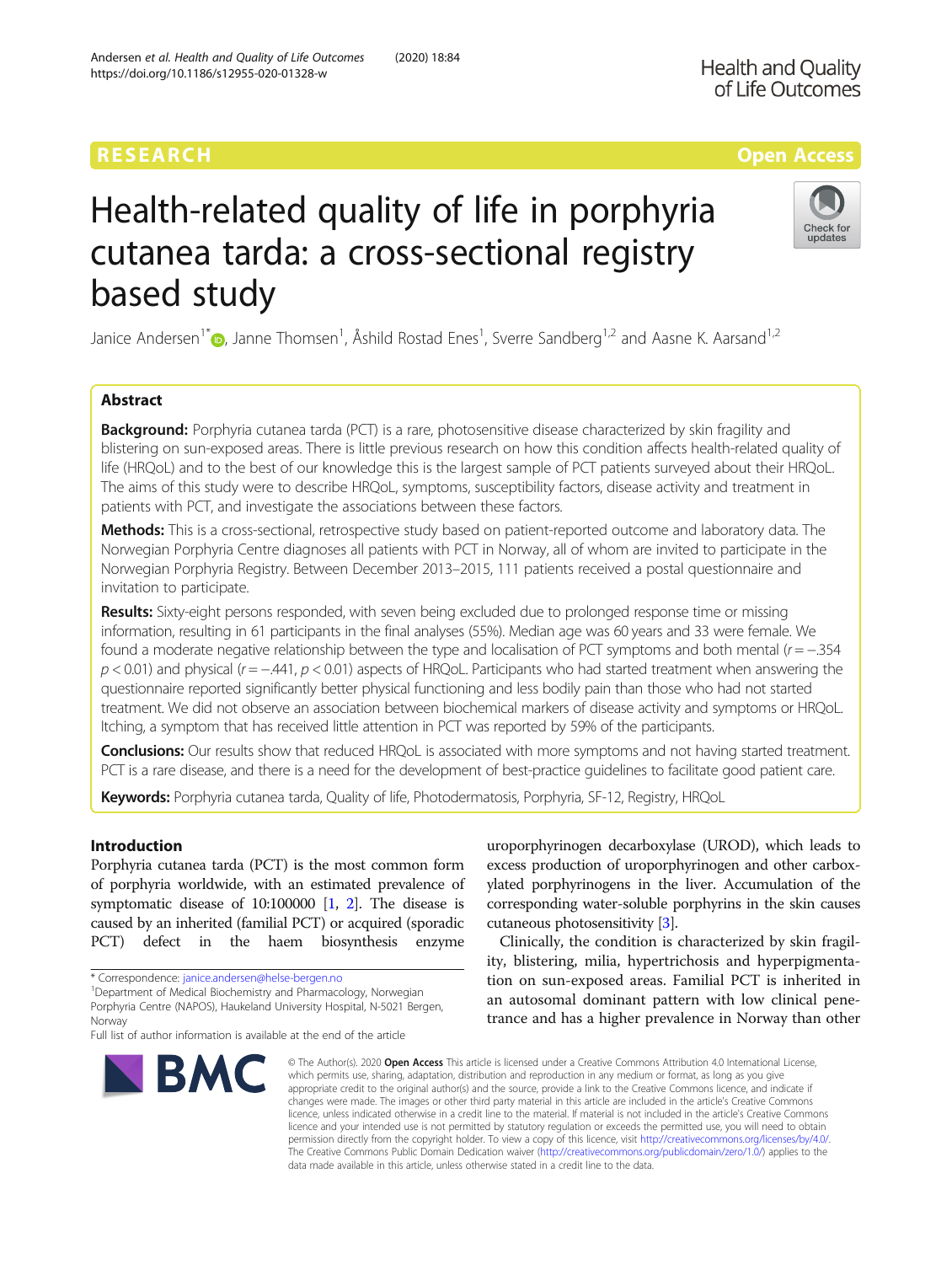countries because of founder mutations [\[4](#page-7-0)]. Susceptibility factors for both PCT types are iron overload, hepatic infections—in particular, hepatitis C—high alcohol consumption, HIV, smoking and the use of oestrogens  $[4-6]$  $[4-6]$  $[4-6]$  $[4-6]$  $[4-6]$ . PCT may become symptomatic at any age, but typically the age of symptom debut is middle-age  $[1]$  $[1]$ . Treatment usually comprises weekly or biweekly phlebotomy to reduce the iron overload or low-dose chloroquine, which mobilizes porphyrins from the liver, or a combination of the two [\[5,](#page-7-0) [7](#page-7-0)]. Treatment usually leads to resolution of blistering within two to four months, but complete clinical and biochemical remission may take up to 13 months [[7](#page-7-0), [8\]](#page-7-0). Prognosis is good with an estimated relapse rate of 5– 17 per 100 person years [\[3](#page-7-0)]. Annual follow-up visits are recommended to avoid and detect relapses, and these visits should include clinical evaluation, assessment of patient compliance with control of susceptibility factors, and measurement of iron and porphyrin levels [\[3](#page-7-0), [5\]](#page-7-0).

Generally, optimal therapeutic outcomes and patient satisfaction require knowledge of patients' concerns and expectations. Such subjective perspectives must be evaluated using patient reported outcome (PRO) data. For dermatological diseases, the evaluation of quality of life (QoL) is particularly important because of the visible aspect of these conditions and the potential psychological impact [[9\]](#page-7-0). Our previous work in patients with PCT found that, at their worst, PCT symptoms can be very dramatic and patients may perceive PCT as a chronic and systemic disease [[10](#page-7-0), [11\]](#page-7-0). To our knowledge, the present study is the largest sample of PCT patients surveyed about health-related QoL (HRQoL), and only one previous study on QoL in people with PCT has been published. However, this included only a small number of participants  $(n = 12)$  who most likely were in clinical remission [[12](#page-7-0)]. This highlights the need for further studies into HRQoL and the use of PRO in patients with PCT.

The aims of the present study were to describe HRQoL, symptoms, susceptibility factors, disease activity and treatment in patients with PCT, and investigate the association between these factors.

# Methods

#### Design

The present study was a retrospective cross-sectional study based on PRO data from the Norwegian Porphyria Registry and laboratory data from Haukeland University Hospital.

#### The Norwegian Porphyria Registry and recruitment

The Norwegian Porphyria Registry was established in 2002 and gained status as a national medical quality registry in 2012. This status is awarded by the Norwegian Directory of Health when there is a need for structural data on treatment and follow-up for the disease(s) in question, and the registry fulfils a set of formal requirements [[13](#page-7-0)]. In short, these encompass that the registry has documented the legal basis for processing of personal data, that it has received data processing authority and financial support from their Regional Health Authority and that it has secured stakeholders' commitments. Furthermore, it must have statutes detailing user involvement and data delivery and to be able to document coverage of the patient population they serve [\[13\]](#page-7-0). Questionnaires included in the registry have been developed in collaboration with patients, through input from patient organisations, or from issues raised in focus groups [[10](#page-7-0)].

The Norwegian Porphyria Centre (NAPOS) diagnoses all patients with PCT in Norway, all of whom are invited to participate in the registry. Patients are usually informed of their diagnosis and receive the questionnaire from three to ten weeks after having donated the samples which resulted in the porphyria diagnosis. Participation in the registry includes completing a baseline questionnaire, which they receive together with the registry invitation. From December 2013 to December 2015 this questionnaire included the Short Form-12 Health Survey version 2 (SF-12). Participants who returned questionnaires from this period were included in the present study, with the following exclusion criteria;  $(i) > 6$  months from the time of donating samples for porphyria analyses to answering the questionnaire and (ii) missing data about treatment. The median number of days from sampling to completing the questionnaire was 70 (range 21–167 days).

## Measures

#### Health-related quality of life

We used the SF-12 to assess HRQoL, which is defined as a generic measure of aspects of health considered to be important when describing individuals experiencing a specific condition. The instrument includes eight domains (physical functioning, physical role, bodily pain, general health, vitality, social functioning, emotional role and mental health), which are measured on a three- or five-point scale. Lower scores indicate a worse evaluation of the health aspect in question  $([14]$  $([14]$  $([14]$  p. 14-15). The instrument also includes two component summary factors, physical and mental. In the Physical Component Sum*mary* (PCS), low scores indicate limitations in physical functioning, a high degree of bodily pain and poor general health. In the Mental Component Summary (MCS), a low score indicates frequent psychological distress, social disability due to emotional problems, low energy and poor general health ([[14\]](#page-8-0) p. 18).

# Symptoms, susceptibility factors and treatment

Participants reported symptoms they had in connection with their PCT as categorical data in the form of a  $5 \times 5$ table, i.e. type of symptoms; skin blisters, sore/fragile skin, abnormal hair growth, itching, and increased pigmentation,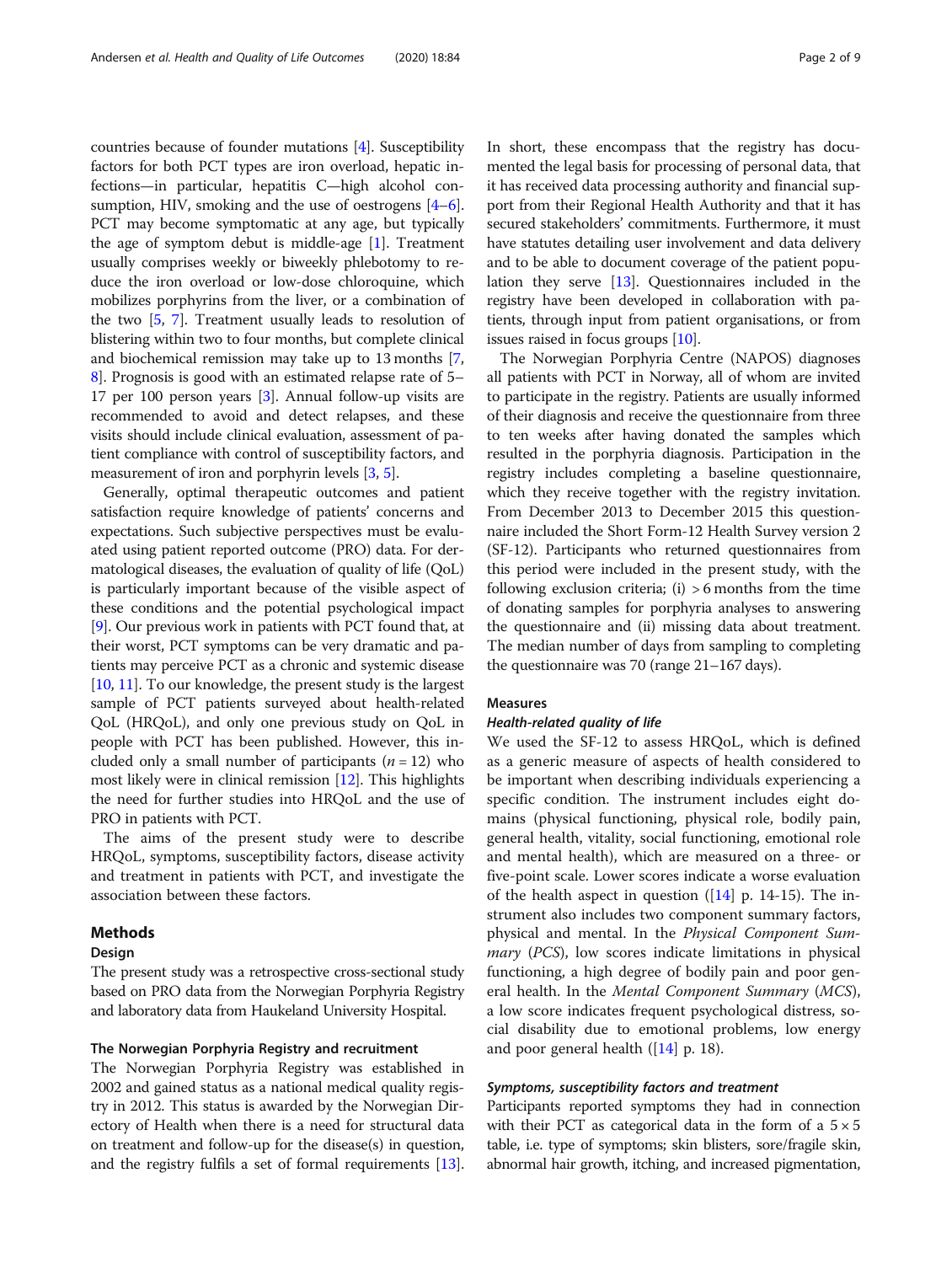and their localization; face, arms/hands, legs/feet, upper body (including the neck) and other sites. Data on possible susceptibility factors and whether treatment had been initiated, the month and year of initiation, and type of treatment (phlebotomy and/or medication such as chloroquine) were also recorded. Smoking was reported using the following options: daily smokers, occasional smokers or never smoker. In this study, the designation "smoker" was given to daily smokers and those who reported occasional smoking. Alcohol consumption was recorded according to the units of alcohol consumed each week as  $0, < 1, 1-5, 6-10,$ 11–15, 16–20, > 20. Low to moderate alcohol consumption was defined as 0–10 units per week and moderate to high alcohol consumption as  $\geq 11$  units per week.

# Disease activity and laboratory analyses

The diagnosis of PCT was established by standard diagnostic algorithms based on an analysis of urinary, plasma and faecal porphyrins as previously described [\[4\]](#page-7-0). Briefly, the diagnosis of PCT is based on demonstration of increased concentrations of urinary uro- and heptaporphyrins, after exclusion of hereditary coproporphyria and variegate porphyria by analysis of faecal coproporphyrin III:I ratio (normal in PCT) and plasma fluorescence scanning (maximum emission wavelength < 623 nm in PCT), respectively [\[15\]](#page-8-0). The analyses were performed at the Department of Medical Biochemistry and Pharmacology, Haukeland University Hospital. As an indicator of disease activity at the time of diagnosis, urinary uroporphyrin was analysed by high-performance liquid chromatography, expressed per mmol creatinine [\[4](#page-7-0)]. PCT was classified as familial or sporadic based on sequencing of the UROD gene, which was performed at the Department of Medical Genetics, Haukeland University Hospital.

# Scoring and statistical analyses

We scored the SF-12 using both norm-based scoring (NBS) and, after transformation, a score in the range of 0–100 [[14](#page-8-0)]. After linear transformations of scores, NBS appears as a T-score with a mean of 50 and standard deviation (SD) of 10 in the general population, which makes the scales easier to interpret. Scores above 50 indicate health status equal or above the US norm (2009), and scores below 50 indicate poorer health status than the norm [\[14\]](#page-8-0). As a rule, grouplevel scores within 0.3 SD (3 T-score points) of the mean are within the normal range. Individual scores that fall below a T-score of 45 (0.5 SD) are considered to be below the average range for the population ([\[14\]](#page-8-0) p. 71). We used the NBS score (T-scores) for descriptive purposes and comparison with the norm. Transformed 0–100 SF-12 scores were used for correlational analyses and comparison of HRQoL between groups.

The categorical data on type and localization of symptoms reported in a  $5 \times 5$  table were used to produce a numerical symptom score for each participant. This summary score was achieved by giving each symptom a value of 1 and each of its associated localization a value of 1, thus providing a maximum score of "5 types of symptoms  $x$  5 possible localizations" = 25. To exemplify, if a participant reported blisters and fragile skin (= two symptoms) and localization of both these symptoms were on the hands and face  $($  = two places), this would produce a symptom score of four.

We used non-parametric tests because of the small sample size and non-normal distribution. We used Spearman's rho correlational analysis to examine the associations between symptoms, PCS, MCS and SF-12 subdomains, and urinary uroporphyrin concentration in the overall group and in men and women analysed separately. A correlation coefficient of + .3 was defined as medium effect and + .5 as a large effect  $[16, 17]$  $[16, 17]$  $[16, 17]$  $[16, 17]$ . The Mann–Whitney U-test was used to identify differences in symptoms, urinary uroporphyrins, PCS, MCS and SF-12 subdomains between groups as defined by sex, type of PCT, initiated/ongoing treatment, smoking and alcohol consumption.

We used QualityMetric health outcomes™ Scoring Software 4.0 [[18](#page-8-0)] to calculate all SF-12 scores, both Tscores and 0–100 scores. All other statistical analyses were performed using IBM SPSS Statistics Version 24. P-values less than 0.05 were considered significant.

# Results

# Study population

One hundred and eleven participants were given a diagnosis of PCT between December 2013 and December 2015. Sixty-eight of these completed the questionnaire and seven were excluded (> 6 months from time of drawing samples resulting in the porphyria diagnosis to answering the questionnaire;  $n = 6$ , missing data on treatment initiation;  $n = 1$ ), giving in total 61 participants in the final analyses (55%). Participant characteristics are shown in Table [1.](#page-3-0) A similar number of men and women participated; their median age was 60 years (range 24– 79). One-third reported smoking and about 80% reported low to moderate alcohol consumption (Table [1](#page-3-0)). Of 43 non-responders, 27 (63%) were males and 16 (37%) women. Median age was 58 years (range 23–83).

## Health-related quality of life

HRQoL scores for the overall group for both the PCS (mean 48) and MCS (mean 47) were similar to the US norm. By contrast, for scores relating to general health, the participants had lower scores (mean 45), and they reported more problems with work and other activities because of emotional problems (mean 46) than the norm (Fig. [1](#page-4-0)). Twenty-one participants (34%) had a PCS score below 45, and 24 (39%) had a MCS score below 45 (data not shown).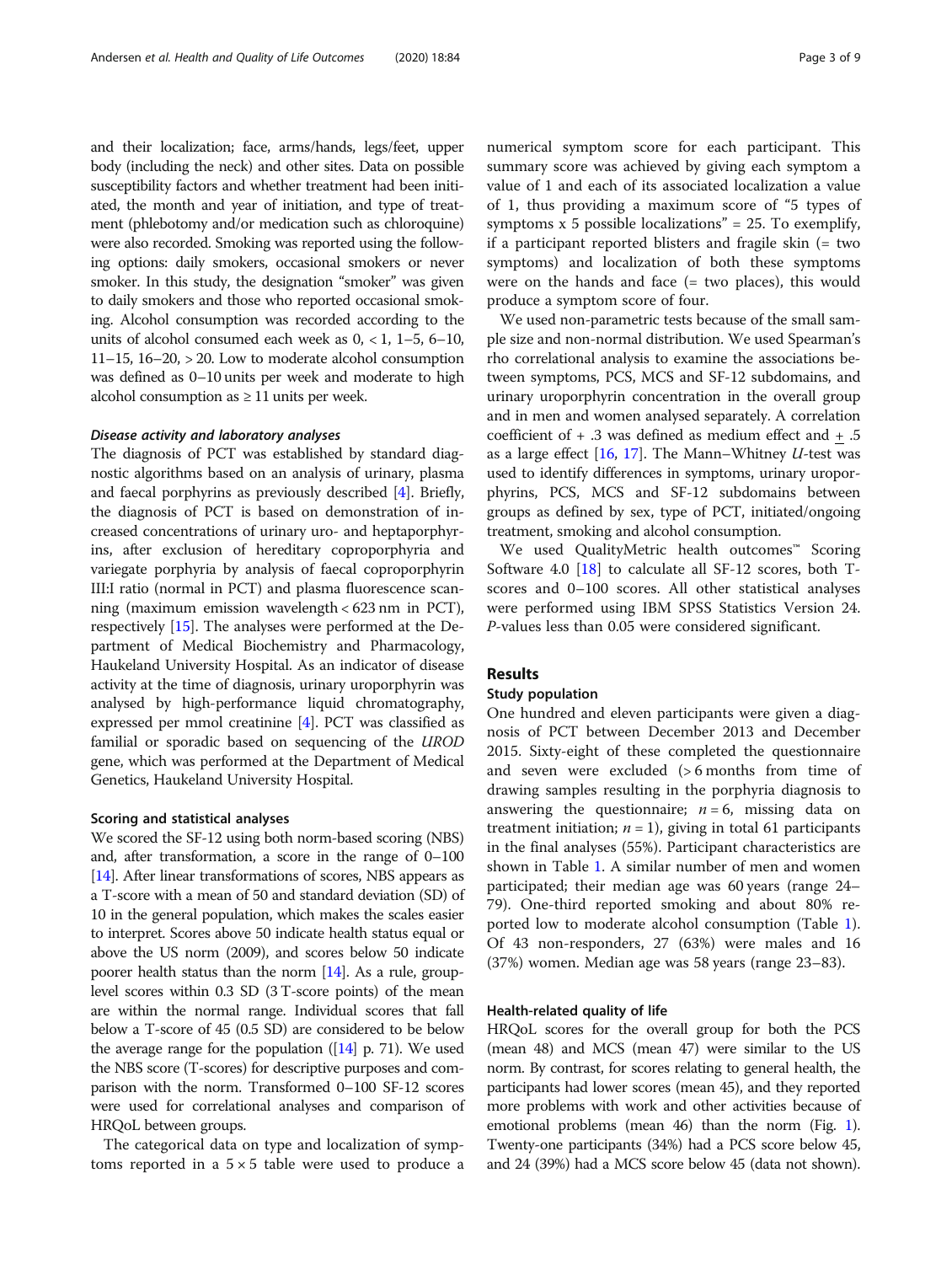<span id="page-3-0"></span>Table 1 Participant characteristics and biochemical markers

|                                                   | $N = 61$       |
|---------------------------------------------------|----------------|
| Age <sup>a</sup>                                  | 60 (24-79)     |
| Urinary uroporphyrin <sup>b</sup>                 | 452 (128-1528) |
| Male                                              | 28             |
| Female                                            | 33             |
| Familial PCT                                      | 26             |
| Sporadic PCT                                      | 32             |
| Smoking                                           | 21             |
| No smoking                                        | 39             |
| Low-to-moderate <sup>c</sup> alcohol consumption  | 48             |
| Moderate-to-high <sup>d</sup> alcohol consumption | 11             |
| Treatment for PCT initiated                       | 25             |
| Treatment for PCT not initiated                   | 36             |
| Highest completed education                       |                |
| Primary school                                    | 14             |
| High school                                       | 27             |
| University and college < 4 years                  | 15             |
| University and college > 4 years                  | 5              |
| Employment                                        |                |
| Paid work                                         | 33             |
| Retirement                                        | 20             |
| Disability pension                                | 7              |
| Other <sup>e</sup>                                | 9              |

<sup>a</sup> Median with range, in years

 $<sup>b</sup>$  Median with range, in nmol/mmol creatinine<br>  $<sup>c</sup>$  0–10 units per week</sup></sup>

 $d \ge 11$  units per week deen versek en bome, in education or military service,  $e$  bong-term sick leave, staying at home, in education or military service,

unemployed, other

Scores between 45 and 55 are considered to be within the normal range in individual respondents [\[14\]](#page-8-0).

Women reported lower HRQoL compared with men on both summary scores (PCS and MCS) and six of eight health domains (Fig. [1\)](#page-4-0). However, this difference was significant only for social functioning (Table [2\)](#page-5-0). Participants who had started treatment  $(n = 25)$  before answering the questionnaire had a significantly higher PCS score than those who had not started treatment (Table [2\)](#page-5-0). HRQoL scores did not differ significantly between participants with sporadic and familial PCT, smokers and non-smokers, those with low-to-moderate and moderate-to-high alcohol intake (data not shown).

Analysis of the associations between self-reported symptoms and HRQoL showed a moderate negative relationship between PCT symptoms and both mental and physical aspects of HRQoL. Separate analyses for men and women showed a moderate association between symptoms, MCS and PCS in women, and strong associations between symptoms and PCS and general health in men (Table [3\)](#page-5-0).

Almost all study participants reported blisters (95%) and sore/fragile skin (84%), followed by itching (59%), abnormal hair growth (36%) and increased pigmentation (25%) (Table [4\)](#page-6-0). Other symptoms included red urine (74%) and non-skin symptoms (25%), such as tiredness, fatigue, warm and restless legs, poor appetite, stomach pain and constipation, which indicated that some patients attribute symptoms other than skin manifestations to PCT. The most commonly reported localizations of symptoms were arms/hands (98%), followed by face (57%) and legs/feet (48%) (Table [4](#page-6-0)).

Sequencing of the UROD gene detected a diseaseassociated variant in 26 participants, who were thus classified as having familial PCT. In 32 participants, no diseaseassociated UROD variant was detected (sporadic PCT) (Table 1), and in three participants, UROD sequencing was not performed. Of the 61 participants, 25 reported having started treatment (13 women and 12 men). Treatment was initiated a maximum of four calendar months before completing the questionnaire. Eight participants received treatment for less than a month. Four, eight and five participants had received treatment for two, three and four calendar months, respectively, before completing the questionnaire (data not shown). In the treatment-initiated group, 18 participants received venesection (8 women, 10 men), and seven received venesection in combination with medication (5 women, 2 men).

Women reported significantly more symptoms than men (Table [2](#page-5-0)). Compared to men, women also reported a significantly shorter time-gap from when the symptoms started till they sought medical attention (median: women 1 month, men 3 months, Mann-Whitney test  $p < 0.01$ ). Women also reported less time from symptoms to time of first sampling (median: women 4.5 months, men 6 months, Mann-Whitney test  $p = 0.21$ ). There were no differences between men and women in smoking, alcohol consumption and UROD status (results not shown). High alcohol consumption was the most frequently self-reported precipitating factor (25%), followed by the use of oestrogen (12%) and iron supplements (10%), and the presence of haemochromatosis and hepatitis C infection (6%, respectively).

#### Disease activity and biochemical markers

Participants had a median urinary excretion of uroporphyrins of 452 nmol/mmol creatinine at the time of first sample resulting in a porphyria diagnosis (range 128– 1528 nmol/mmol creatinine) (Table 1). Men had significantly lower levels of urinary uroporphyrin (median 369 nmol/mmol creatinine) compared with women (median 557 nmol/mmol creatinine,  $p = .022$  $p = .022$  $p = .022$ ) (Table 2). Urinary uroporphyrin concentration did not differ significantly between those with familial vs. sporadic PCT, smokers vs. non-smokers, and those with a low-to-moderate and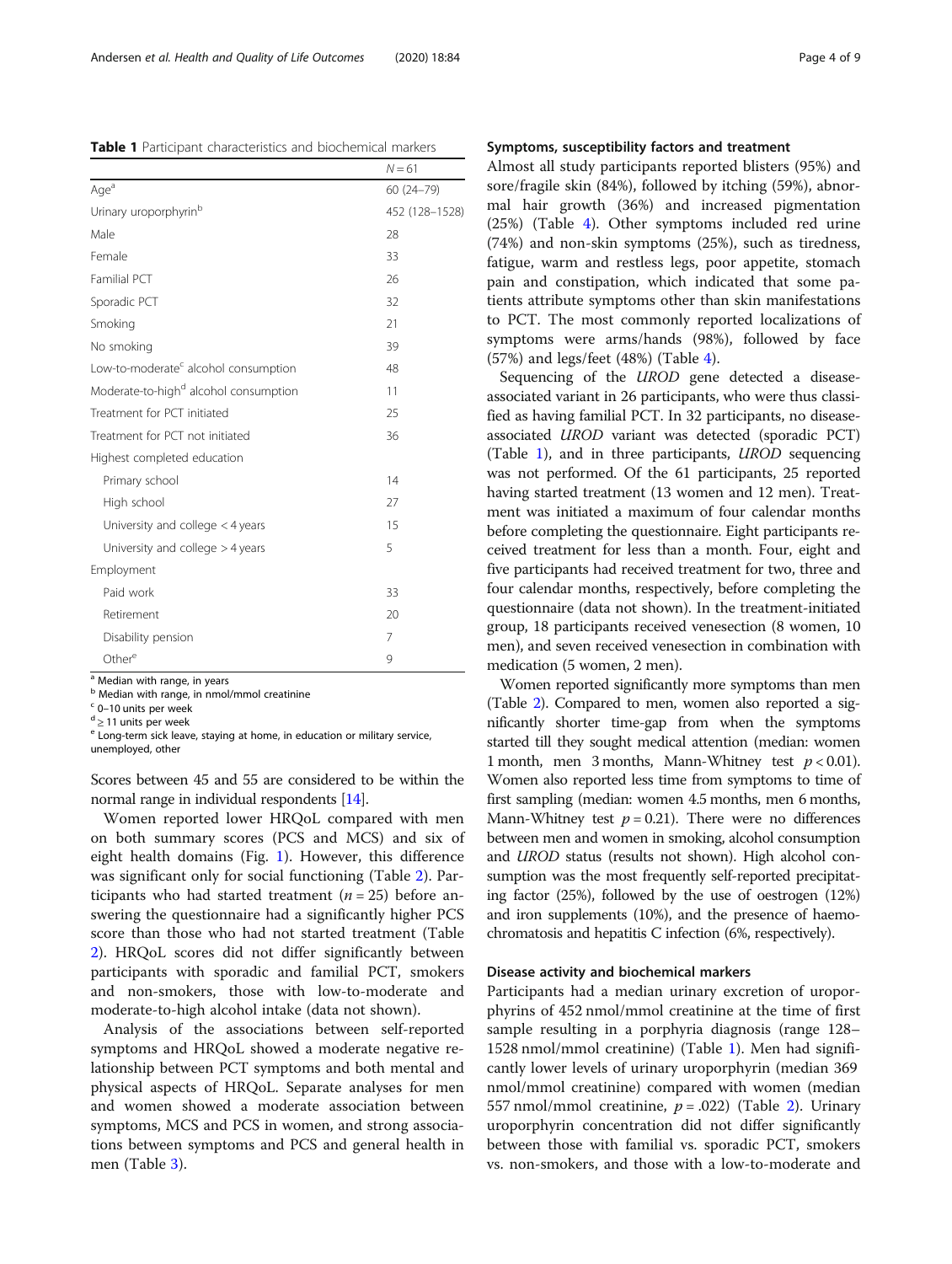<span id="page-4-0"></span>

moderate-to-high alcohol intake (results not shown). No association between urinary uroporphyrin excretion and the symptom score was identified (Table [3](#page-5-0)).

# Discussion

One of the aims of our study was to describe HRQoL in people with PCT, and to the best of our knowledge this is the largest sample of PCT patients surveyed about their HRQoL. We used a standardized measure of HRQoL, and compared scores with the US norms. The PCS and MCS did not indicate a lower HRQoL in the overall PCT group. The appropriateness of using US-derived scoring algorithms has been demonstrated in large general population samples from nine countries, including Norway ([\[14\]](#page-8-0) p. 42). The SF-12 is a generic instrument that gives us the opportunity to compare HRQoL in different disease groups. To our knowledge, however, only few studies have published scores from SF-12 in other relevant skin diseases [\[19](#page-8-0)–[23](#page-8-0)]. It is a general problem that a clear presentation of the scoring algorithms are missing, resulting in erroneous conclusions because of the mixing of T-scores and  $0-100$  scores ([[14](#page-8-0)] p. 164). This makes comparisons with our findings difficult. However, a cross-sectional study in patients suffering from chronic plaque psoriasis, reported an identical mean T-score of MCS, but a lower

PCS T-score, compared to our sample [\[19\]](#page-8-0). This indicates that the PCT patients' mental aspect of HRQoL are in line with the psoriasis study.

Analysis of the eight health domains showed that PCT patients had lower scores for general health (mean 45) and emotional role (mean 46) (Fig. 1) than the US norm. It is possible that underlying health issues (of unknown cause in this sample) act as susceptibility factors for PCT or are associated with PCT. Comorbid health conditions were, however, not assessed, and all the reported symptoms may not be associated with PCT.

In the overall group, we observed a moderate negative correlation between reported symptoms of PCT and physical and mental summary scores, as well as the six single domains. In men, the associations between symptoms and both PCS ( $r = -.614$ ,  $p < 0.01$ ), and general health ( $r = -.574$ ,  $p < 0.01$ ) was strong (Table [3](#page-5-0)). Previous research has not supported an association between PCT symptoms and porphyria-related distress [\[11](#page-7-0)], and another study concluded that PCT seems to have little impact on QoL [[12\]](#page-7-0). However, the latter study included only 12 participants with PCT, most of whom were likely in clinical remission, and those results may have limited relevance for symptomatic patients.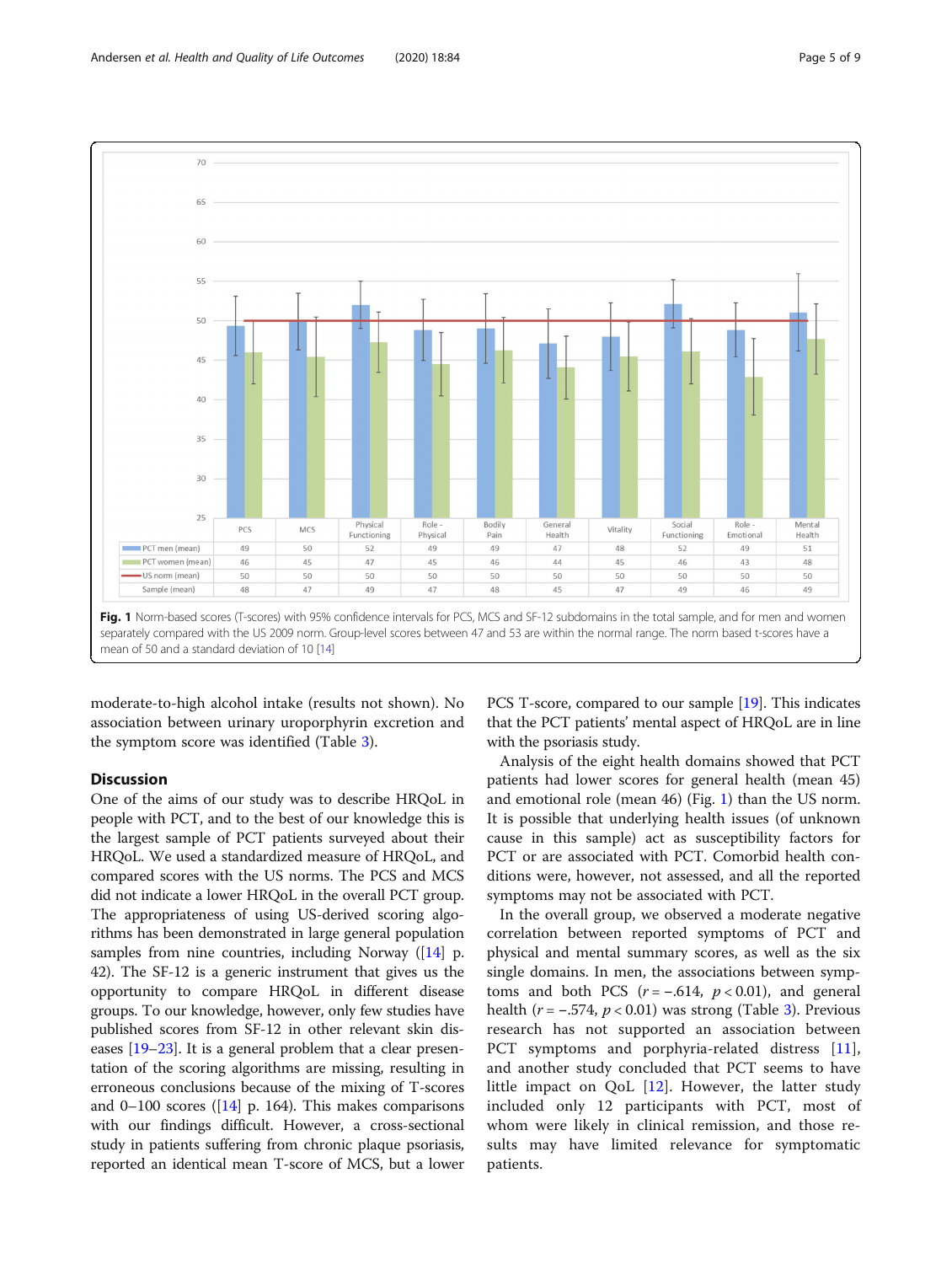|                            | ${\cal N}$ | Median | Quartiles25-75% | P-valueMann-Whitney | Cohen's d | Mean           | Min-max    | SD             |
|----------------------------|------------|--------|-----------------|---------------------|-----------|----------------|------------|----------------|
| <b>SF-12 PCS</b>           |            |        |                 |                     |           |                |            |                |
| Treatment initiated        | 25         | 87     | 64-96           | $.045*$             | .50       | 75             | $19 - 96$  | 26             |
| Treatment not initiated    | 35         | 71     | $38 - 90$       |                     |           | 61             | $6 - 100$  | 30             |
| Bodily pain                |            |        |                 |                     |           |                |            |                |
| Treatment initiated        | 25         | 100    | $75 - 100$      | $.013*$             | .59       | 83             | $0 - 100$  | 30             |
| Treatment not initiated    | 36         | 75     | $31 - 100$      |                     |           | 64             | $0 - 100$  | 34             |
| Social functioning         |            |        |                 |                     |           |                |            |                |
| Women                      | 33         | 75     | $38 - 100$      | $.041*$             | .59       | 70             | $0 - 100$  | 34             |
| Men                        | 28         | 100    | $75 - 100$      |                     |           | 87             | $25 - 100$ | 23             |
| <b>Biochemical markers</b> |            |        |                 |                     |           |                |            |                |
| Uroporphyrins <sup>a</sup> |            |        |                 |                     |           |                |            |                |
| Women                      | 33         | 557    | 286-941         | $.022*$             | .62       | 625            | 145-1528   | 370            |
| Men                        | 28         | 369    | 215-531         |                     |           | 426            | 128-1018   | 263            |
| Symptoms                   |            |        |                 |                     |           |                |            |                |
| Symptoms scoreb            |            |        |                 |                     |           |                |            |                |
| Women                      | 33         | 6      | $3 - 8$         | $.042*$             | .79       | 6              | $0 - 15$   | 3              |
| Men                        | 28         | 3      | $2 - 6$         |                     |           | $\overline{4}$ | $1 - 9$    | $\overline{2}$ |

<span id="page-5-0"></span>Table 2 Mann–Whitney U test analysis of SF-12 0-100 scores, biochemical markers and symptom scores between women vs. men and treatment initiated vs. treatment not initiated

Mann–Whitney U test was performed for all variables in all groups. Only results associated with a p-value < 0.05 are shown. Groups tested: familial PCT vs. sporadic PCT, low-to-moderate alcohol consumption vs. moderate-to-high alcohol consumption, smoking vs. no smoking The following SF-12 domains were also tested but no significant differences between groups were identified: MCS, role physical, general health, vitality, role

emotional, mental health aUroporphyrins: urinary excretion of uroporphyrins in nmol/mmol creatinine

<sup>b</sup>Symptoms: numerical score based on number and localization of symptoms (0-25)

\*  $p < .05$ ; \*\*  $p < .01$ 

Previous research on photosensitive disorders has shown that, despite their diverse aetiologies, these conditions can have a high psychological impact [[24\]](#page-8-0), including increased anxiety, depression, psychological distress [[25,](#page-8-0) [26\]](#page-8-0), reduced psychological well-being, and impact on lifestyle [[27\]](#page-8-0). In addition, blistering diseases are associated with lower QoL, shame and the impression of poor hygiene [[28\]](#page-8-0). PCT is a treatable, non-fatal condition, but the patients should avoid sunlight when symptomatic, and susceptibility factors both in the active disease phase and when in remission. Developers of guidelines for monitoring PCT should consider the subjective aspects of the condition in addition to the therapeutic outcomes. Although we cannot draw conclusions

| Table 3 Spearman's rho correlational analysis between urinary uroporphyrin concentration, symptoms, and SF-12 0-100 scores |  |  |  |
|----------------------------------------------------------------------------------------------------------------------------|--|--|--|
|----------------------------------------------------------------------------------------------------------------------------|--|--|--|

|                      | Total         |            | Women         |          | Men           |           |
|----------------------|---------------|------------|---------------|----------|---------------|-----------|
|                      | Uroporphyrins | Symptoms   | Uroporphyrins | Symptoms | Uroporphyrins | Symptoms  |
| Symptoms             | .219          |            | .023          |          | .344          |           |
| <b>PCS</b>           | $-.202$       | $-.441$ ** | $-.133$       | $-.364*$ | $-.284$       | $-.614**$ |
| <b>MCS</b>           | $-.186$       | $-.354**$  | $-.129$       | $-.353*$ | $-.230$       | $-379$    |
| Physical functioning | $-.178$       | $-.350**$  | $-.105$       | $-.343$  | $-.206$       | $-.352$   |
| Role physical        | $-.258*$      | $-.406**$  | $-.152$       | $-.414*$ | $-342$        | $-422*$   |
| Bodily pain          | $-.179$       | $-.291*$   | $-.147$       | $-.251$  | $-.266$       | $-392*$   |
| General health       | $-.133$       | $-.372**$  | $-.014$       | $-.258$  | $-.265$       | $-.574**$ |
| Vitality             | $-.007$       | $-.283*$   | .033          | $-.356*$ | $-.055$       | $-.230$   |
| Social functioning   | $-.143$       | $-.326*$   | $-.108$       | $-.258$  | $-.072$       | $-.421*$  |
| Role emotional       | $-.230$       | $-.341$ ** | $-.131$       | $-.348*$ | $-.306$       | $-.322$   |
| Mental health        | $-.246$       | $-.385***$ | $-.221$       | $-.341$  | $-.304$       | $-.464*$  |

\*  $p < .05;$  \*\*  $p < .01$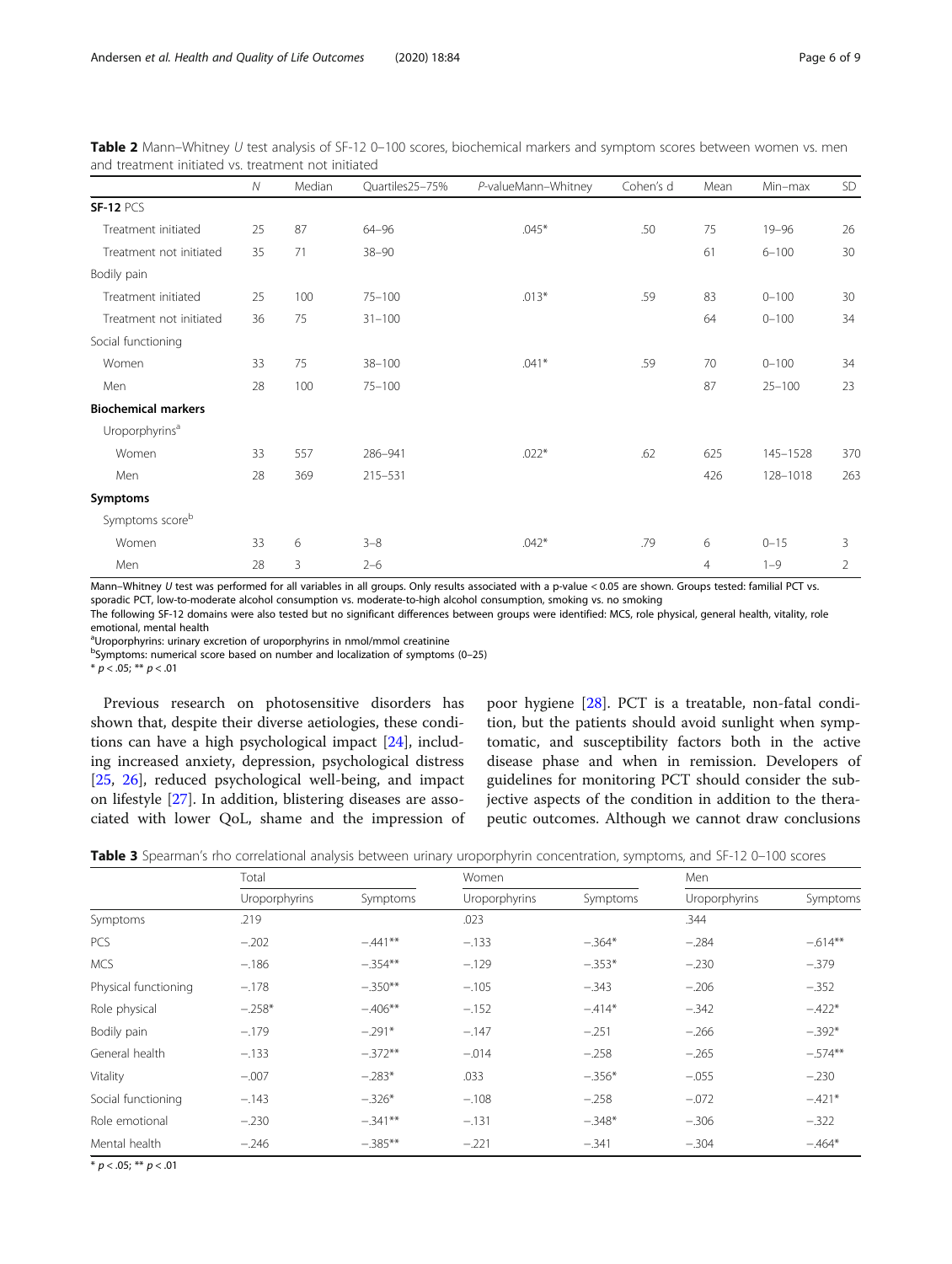<span id="page-6-0"></span>Table 4 The percentage of participants who reported the different PCT symptoms and their localization

|                       | Skin blisters | Sore/fragile skin | Increased pigmentation | Abnormal hair growth | Itching | Tota |
|-----------------------|---------------|-------------------|------------------------|----------------------|---------|------|
| Arms/hands            | 95%           | 80%               | 13%                    | 15%                  | 46%     | 98%  |
| Face                  | 20%           | 31%               | 16%                    | 33%                  | 12%     | 57%  |
| Legs/feet             | 21%           | 25%               | 3%                     | 2%                   | 18%     | 48%  |
| Upper body incl. Neck | 8%            | 7%                | 8%                     | 5%                   | 18%     | 31%  |
| Other places          | 5%            | 2%                | 0%                     | 2%                   | 8%      | 12%  |
| Total                 | 95%           | 84%               | 25%                    | 36%                  | 59%     |      |

of causality in the present study, our results show that symptomatic PCT is associated with reduced HRQoL. This suggests that appropriate follow-up, such as annual assessments, to prevent and detect relapses is important to improve patient outcomes.

Of the 61 participants, 25 reported having started treatment before answering the questionnaire. Clinical and biochemical remission may take up to 13 months [[7](#page-7-0), [8](#page-7-0)]. Although 12 of the 25 reported having started treatment less than two months ago, and none had received treatment for more than four calendar months, we did observe a significant difference in HRQoL between those having started and those who had not started treatment (Table [2](#page-5-0)). These differences were related to bodily pain, and suggests that treatment may induce, at least from a subjective point of view, rapid improvement, as has been reported previously [[10\]](#page-7-0).

Urinary porphyrin concentrations are used to diagnose and monitor disease activity in people with PCT. Most of the porphyrins in the urine of PCT patients are uroporphyrin, and we, therefore, used uroporphyrin concentration as a biochemical indicator of disease activity. PCT patients can show a keen interest in laboratory analyses and test results [[10\]](#page-7-0), and it is likely that they expected their urinary concentrations to reflect the severity of symptoms. However, we found no associations between urinary uroporphyrin concentration and self-reported occurrence and localization of PCT symptoms. However, the localization of symptoms does not necessarily reflect the severity of the skin symptoms and additionally, it is likely that there may be individual thresholds for urinary uroporphyrins to trigger photosensitization, and the distribution of skin symptoms will also depend on the degree of light exposure.

We observed that men had significantly lower urinary uroporphyrin at the time of sampling compared with women (Table [2](#page-5-0)), in spite of the fact that women sought medical attention for their PCT symptoms quicker than men. We found no differences in urinary excretion between participants with familial and sporadic PCT or between any other groups (smoking, alcohol). Our observed sex difference in urinary uroporphyrin concentrations may be an incidental finding or may be related to hormonal factors, as UROD activity is influenced by oestrogen [\[29](#page-8-0)]. Eight women reported oestrogens as a precipitating factor.

Women reported more PCT symptoms and lower QoL than men. Women in general are known to report lower QoL [\[30\]](#page-8-0) and more subjective health complaints [[31](#page-8-0), [32](#page-8-0)]. Analysis of the associations between self-reported symptoms and HRQoL showed a strong association between symptoms and PCS in men, while this association was only moderate in women (Table [3](#page-5-0)) The association between mental aspects and HRQoL was not present in men, and only moderately in women, which is in line with the results of a previous study on illness perception in PCT, where sex was not associated with porphyria related psychological distress [\[11\]](#page-7-0). Based on the data from the present study, we can therefore not draw any conclusions in regards to gender differences in the subjective experiences of PCT.

Itching was the third most reported symptom, and more than half of the participants (59%) reported this (Table 4). Itching is associated with reduced HRQoL [\[33](#page-8-0)–[36](#page-8-0)], and although previously reported [\[10,](#page-7-0) [37\]](#page-8-0), it is rarely included in descriptions of PCT, and physicians need to address this in this patient group. This is particularly important since itching may damage already frail skin, which can increase risk of infections and delay healing.

# Limitations

We found that symptoms of PCT were associated with reduced HRQoL (Table [3\)](#page-5-0). However, the cross-sectional design precludes us from drawing conclusions about causality.

Another limitation is that we did not measure the severity of symptoms on a scale, and therefore all symptoms are scored as equal in severity, which is not necessarily the case. Consequently, we do not know whether the scoring method in this study accurately reflects the patients' perception of the severity of symptoms, and the Norwegian Porphyria Registry will evaluate this mode of measuring symptoms in the future. However, our data allow us to conclude that occurrence and localization of symptoms were associated with reduced HRQoL in these patients.

A time gap of up to six months between the time of sampling and answering the questionnaire represents a limitation of the study. However, participants were unlikely to learn about their PCT diagnosis before three to 10 weeks after the sampling date, and the median number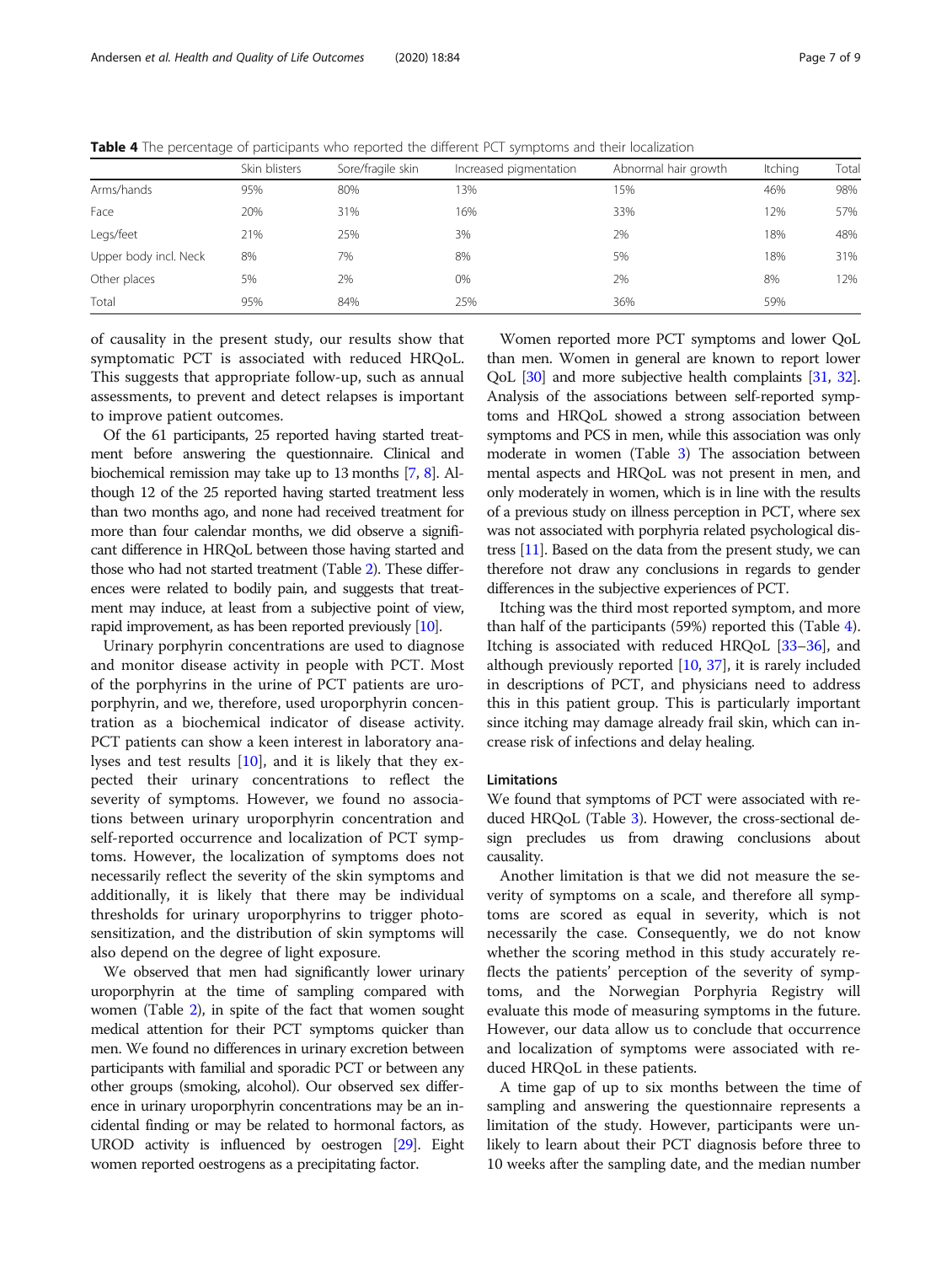<span id="page-7-0"></span>of days from sampling to completing the questionnaire was 70 (range 21–167 days). In addition, the participants were asked about which symptoms they had experienced in connection to PCT and the SF-12 has a standard fourweek recall period. Still, for some participants, recall bias might have affected their responses.

The number of non-responders is relatively high and the present study had a response rate of 55%, which is a potential problem in regard to representability. This is, however, a common problem and average response rates have been estimated to approximately 53% [[38](#page-8-0)]. We did not perform any further analyses of the non-respondents because according to our Ethical Committee, such data extraction and analyses cannot be performed without consent.

We used a generic measure of HRQoL (SF-12), but a dermatology-specific instrument may have been more appropriate. However, the SF has been recommended as a generic instrument that is well suited to dermatology, preferably in combination with the Skindex-29 [\[39\]](#page-8-0).

We performed multiple tests of many groups, increasing the possibility of a chance finding. Unfortunately, our sample size was too small to perform any adjustments for multiplicity. We did, however, conduct nonparametric tests to better model the small sample sizes we had per group, which have lower study power than standard tests.

## Conclusions

We observed a moderate negative correlation between reported symptoms and HRQoL. PCT is a non-fatal and treatable condition, but it may require lifelong follow-up and avoidance of susceptibility factors to avoid relapses. Our results indicate that annual follow-up could be important for avoiding relapses that might negatively influence the patients' HRQoL. Itching has traditionally been given little focus in PCT, but it was reported by 59% of participants and was the third most common symptom of PCT. To avoid the increased risk of infections and delay in healing, symptoms of itching and treatment options should be addressed in patient consultations.

Our results underline the importance of starting treatment as soon as possible after diagnosis. PCT is a rare disease, and many physicians will have little or no experience with the best ways to treat and follow up such patients. This highlights the need for the development of best-practice guidelines to facilitate good patient care.

#### Abbreviations

PCT: Porphyria cutanea tarda; UROD: Uroporphyrinogen decarboxylase; PRO : Patient reported outcome; QoL: Quality of life; HRQoL: Health-related quality of life; NAPOS: The Norwegian Porphyria Centre; SF-12: Short Form-12 Health Survey version 2; PCS: Physical Component Summary; MCS: Mental Component Summary; NBS: Norm-based scoring

#### Acknowledgements

Not applicable.

#### Authors' contributions

JA contributed to designing the study, statistical analyses and drafted the first manuscript. JT performed the statistical analysis and helped to draft the manuscript. AE participated in designing the study, the statistical analysis and helped to draft the manuscript. SS participated in the design and coordination of the study. AA participated in the study's design and coordination and helped to draft the manuscript. All authors read and approved the final manuscript.

#### Funding

This study was funded by the Norwegian National Advisory Unit on Rare Disorders.

#### Availability of data and materials

Please contact author for data request.

#### Ethics approval and consent to participate

This study complies with the Declaration of Helsinki and was approved by the Norwegian Regional Ethics Committee (2017/1516/REK vest). All participants provided written informed consent.

#### Consent for publication

Not applicable.

#### Competing interests

The authors declare that they have no competing interests.

#### Author details

<sup>1</sup> Department of Medical Biochemistry and Pharmacology, Norwegian Porphyria Centre (NAPOS), Haukeland University Hospital, N-5021 Bergen, Norway. <sup>2</sup>Norwegian Organization for Quality Improvement of Laboratory Examinations, Haraldsplass Deaconess Hospital, N-5009 Bergen, Norway.

#### Received: 10 July 2019 Accepted: 16 March 2020 Published online: 30 March 2020

#### References

- 1. Mykletun M, Aarsand AK, Stole E, Villanger JH, Tollanes MC, Baravelli C, et al. Porphyrias in Norway. Tidsskr Nor Laegeforen. 2014;134(8):831–6.
- 2. Rossmann-Ringdahl I, Olsson R. Porphyria cutanea tarda in a Swedish population: risk factors and complications. Acta Derm Venereol. 2005;85(4): 337–41.
- 3. Salameh H, Sarairah H, Rizwan M, Kuo YF, Anderson KE, Singal AK. Relapse of porphyria cutanea tarda after treatment with phlebotomy or 4 aminoquinoline antimalarials: a meta-analysis. Br J Dermatol. 2018;179(6): 1351–7.
- 4. Aarsand AK, Boman H, Sandberg S. Familial and sporadic porphyria cutanea tarda: characterization and diagnostic strategies. Clin Chem. 2009;55(4):795–803.
- 5. Puy H, Gouya L, Deybach JC. Porphyrias. Lancet. 2010;375(9718):924–37.
- 6. Kauppinen R. Porphyrias. Lancet. 2005;365(9455):241–52.
- 7. Sarkany RP. The management of porphyria cutanea tarda. Clin Exp Dermatol. 2001;26(3):225–32.
- 8. Frank J, Poblete-Gutierrez P. Porphyria cutanea tarda--when skin meets liver. Best Pract Res Clin Gastroenterol. 2010;24(5):735–45.
- 9. Halioua B, Beumont MG, Lunel F. Quality of life in dermatology. Int J Dermatol. 2000;39(11):801–6.
- 10. Andersen J, Gjengedal E, Sandberg S, Raheim M. A skin disease, a blood disease or something in between? An exploratory focus group study of patients' experiences with porphyria cutanea tarda. Br J Dermatol. 2015; 172(1):223–9.
- 11. Andersen J, Nordin K, Sandberg S. Illness perception and psychological distress in persons with Porphyria Cutanea Tarda. Acta Derm Venereol. 2016; 96(5):674–8.
- 12. Jong CT, Finlay AY, Pearse AD, Kerr AC, Ferguson J, Benton EC, et al. The quality of life of 790 patients with photodermatoses. Br J Dermatol. 2008; 159(1):192–7.
- 13. Health TNDo. Oppretting og drift av nasjonale medisinske kvalitetsregistre. IS-2526 [Report]. Oslo; 2016. [cited 2020 27.02.2020]. Available from: [https://](https://www.helsedirektoratet.no/veiledere/oppretting-og-drift-av-nasjonale-medisinske-kvalitetsregistre/Oppretting%20og%20drift%20av%20nasjonale%20medisinske%20kvalitetsregistre%20%E2%80%93%20Veileder.pdf/_/attachment/inline/7d49efde-3a68-42c2-9613-d7cdebb93a1a:a3ff9539e9401c1a019992645622f23d5c852fcd/Oppretting%20og%20drift%20av%20nasjonale%20medisinske%20kvalitetsregistre%20%E2%80%93%20Veileder.pdf) [www.helsedirektoratet.no/veiledere/oppretting-og-drift-av-nasjonale](https://www.helsedirektoratet.no/veiledere/oppretting-og-drift-av-nasjonale-medisinske-kvalitetsregistre/Oppretting%20og%20drift%20av%20nasjonale%20medisinske%20kvalitetsregistre%20%E2%80%93%20Veileder.pdf/_/attachment/inline/7d49efde-3a68-42c2-9613-d7cdebb93a1a:a3ff9539e9401c1a019992645622f23d5c852fcd/Oppretting%20og%20drift%20av%20nasjonale%20medisinske%20kvalitetsregistre%20%E2%80%93%20Veileder.pdf)[medisinske-kvalitetsregistre/Oppretting%20og%20drift%20av%2](https://www.helsedirektoratet.no/veiledere/oppretting-og-drift-av-nasjonale-medisinske-kvalitetsregistre/Oppretting%20og%20drift%20av%20nasjonale%20medisinske%20kvalitetsregistre%20%E2%80%93%20Veileder.pdf/_/attachment/inline/7d49efde-3a68-42c2-9613-d7cdebb93a1a:a3ff9539e9401c1a019992645622f23d5c852fcd/Oppretting%20og%20drift%20av%20nasjonale%20medisinske%20kvalitetsregistre%20%E2%80%93%20Veileder.pdf) [0nasjonale%20medisinske%20kvalitetsregistre%20%E2%80%93%20Veileder.](https://www.helsedirektoratet.no/veiledere/oppretting-og-drift-av-nasjonale-medisinske-kvalitetsregistre/Oppretting%20og%20drift%20av%20nasjonale%20medisinske%20kvalitetsregistre%20%E2%80%93%20Veileder.pdf/_/attachment/inline/7d49efde-3a68-42c2-9613-d7cdebb93a1a:a3ff9539e9401c1a019992645622f23d5c852fcd/Oppretting%20og%20drift%20av%20nasjonale%20medisinske%20kvalitetsregistre%20%E2%80%93%20Veileder.pdf)